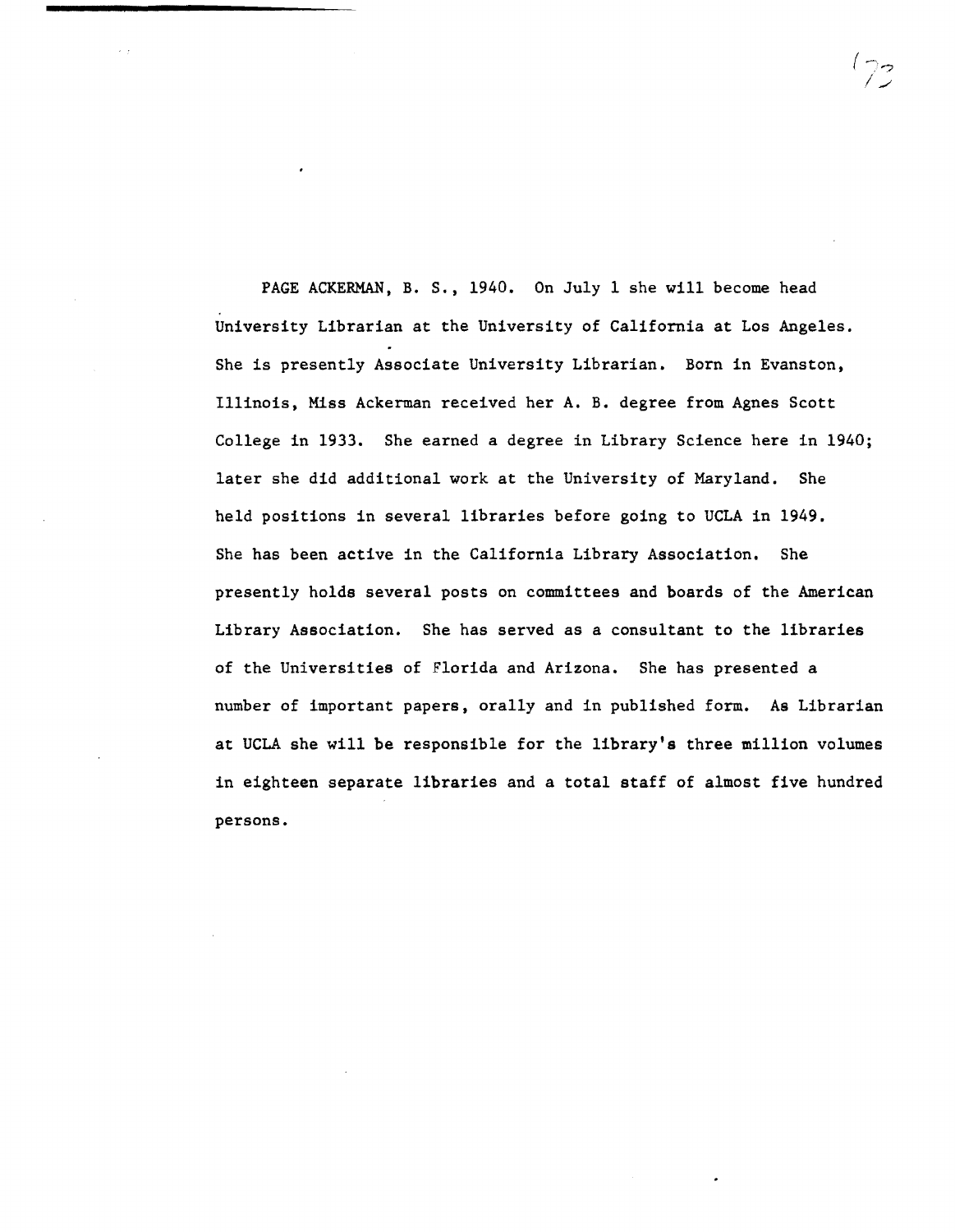SAMUEL J. ERVIN, JR., A. B., 1917, Honorary LL.D., 1951. United States Senator. Born in Morganton, he attended UNC and the Harvard Law School. He practiced law in Morganton, and served several terms in the North Carolina General Assembly. He became a County Court judge in 1935 and subsequently served as Superior Court judge and as Associate Justice of the North Carolina Supreme Court (1948-1954). He was a congressional representative of the 10th District, 1946-47. Appointed to the United States Senate in 1954 by Governor William B. Umstead, Mr. Ervin has been returned to the post in four subsequent elections by the people of North Carolina. In the Senate he has earned a reputation as an indefatigable defender of individual rights for all citizens and as a defender of the Bill of Rights itself. He is often described in the news media as the best informed constitutional lawyer in the Senate.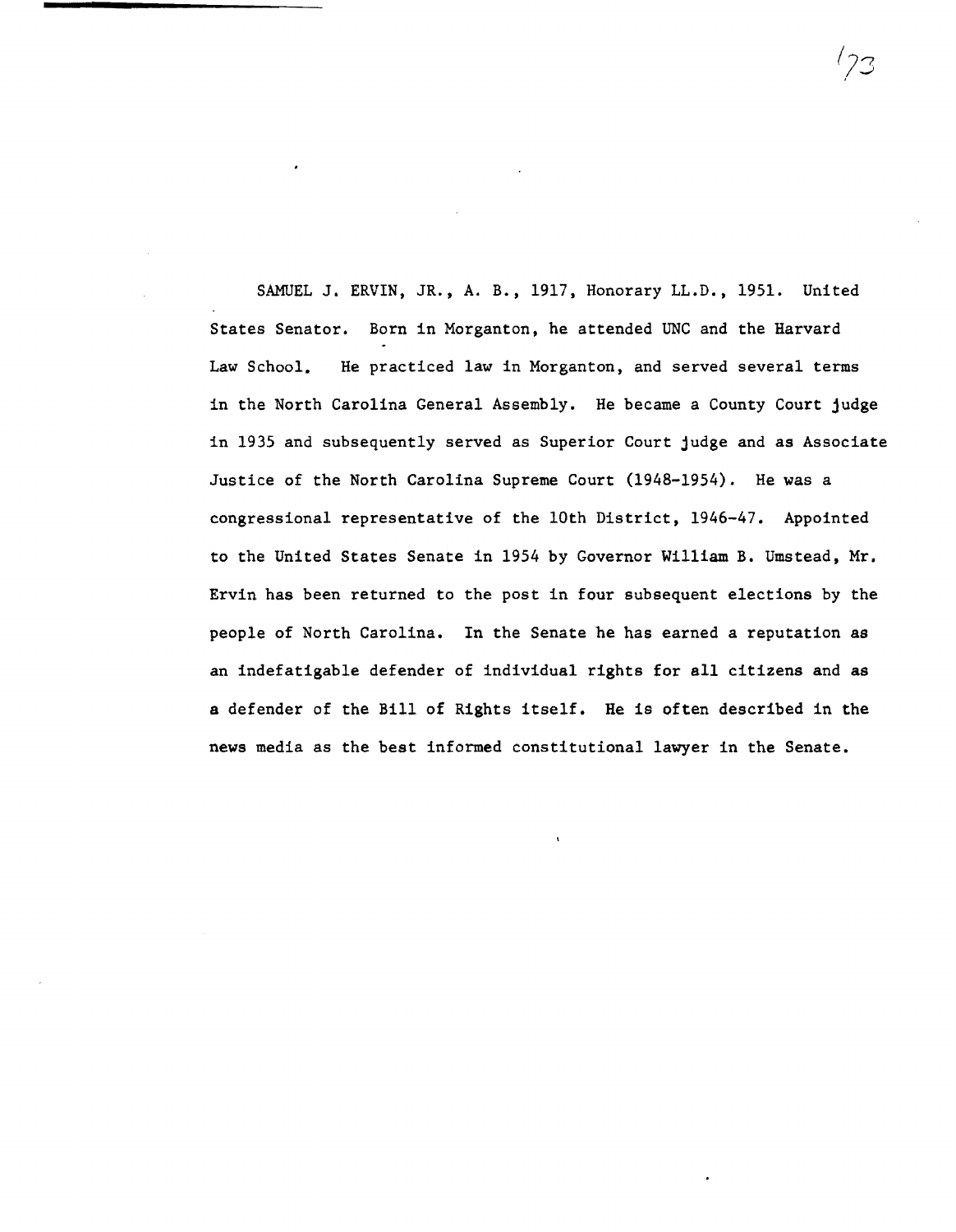PAUL ELIOT GREEN, A. B., 1914, Honorary D.Litt, 1956. Noted playwright. Mr. Green was born in Lillington. After he received his bachelor's degree at UNC he did graduate work here and at Cornell University. He served UNC as an Instructor and Associate Professor of Philosophy (1923-29), as Professor of Dramatic Art (1939-44), and as Professor of RTVMP (1962-63). He is of course best known as a playwright. He won the Pulitzer Prize in 1927 for his play, "In Abraham's Bosom," and has since written numerous plays and movie scripts of recognized distinction. He was awarded a Guggenheim Fellowship for 1928-29. He is sometimes called the father of the outdoor drama. In this he pioneered a new dramatic form, the outdoor or symphonic play, and he became its most successful practitioner. A scholarship has been established in the Department of Dramatic Art in his name, and the new Dramatic Art Building authorized for this campus is to be entitled The Paul Green Theater.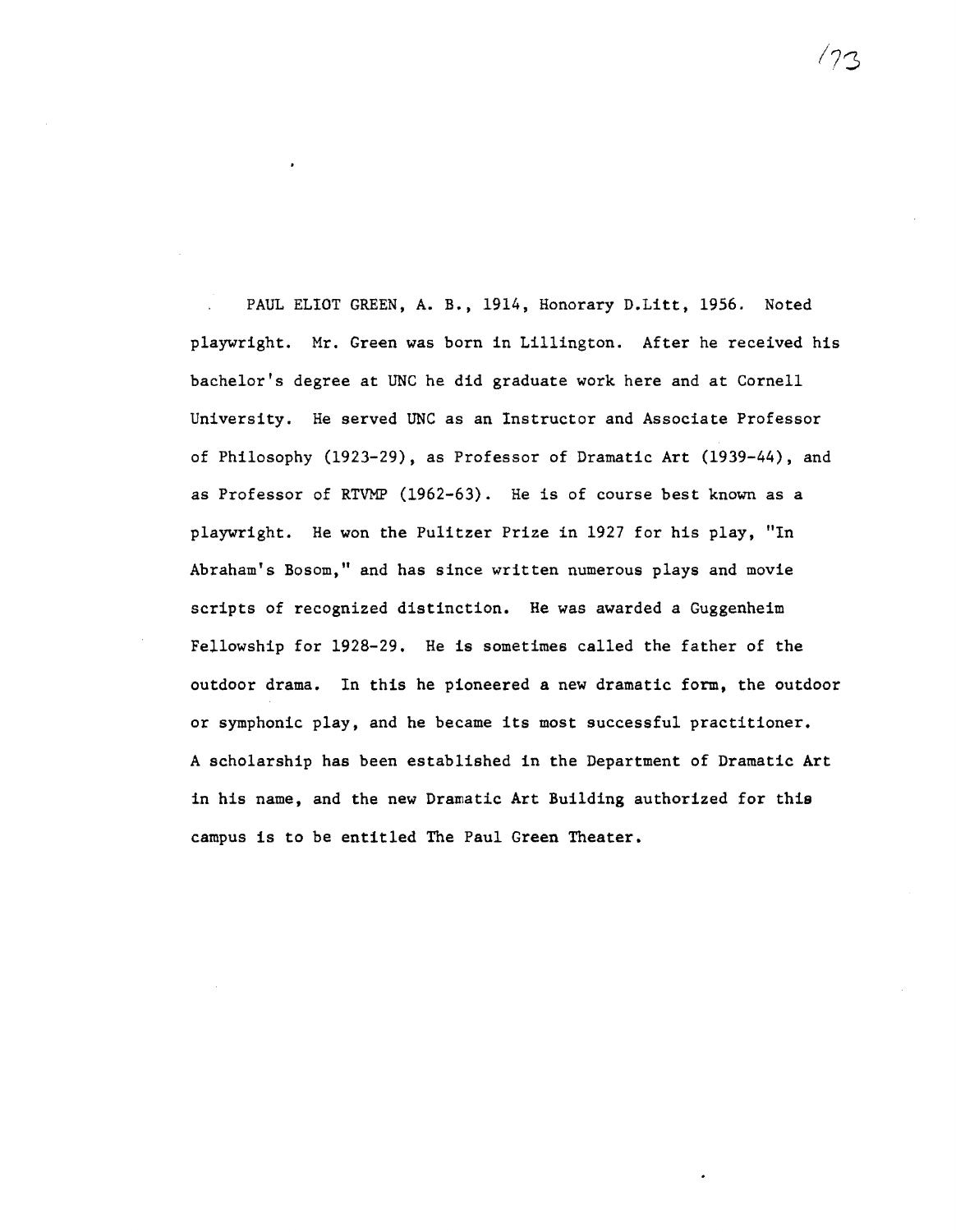JAMES KING KERN (KAY) KYSER, A.B., 1928. Popular bandleader and benefactor of the University. Born in Rocky Mount, Mr. Kyser turned toward a career in the entertainment world while a student at UNC. Along with his great success as a nationally popular bandleader, Mr. Kyser has always devoted himself to public service on various levels. He has particularly given freely of his time to his home State and to this University. He was instrumental in obtaining for the UNC School of Pharmacy an important accretion to its library. In 1947, even though he was then living in California, he devoted a great deal of time and leadership to the Good Health Campaign in North Carolina, which led to the establishment of the Health Affairs complex of this University. He aided materially in the founding of the University's educational television station. He has often consulted with university officials in other important projects.